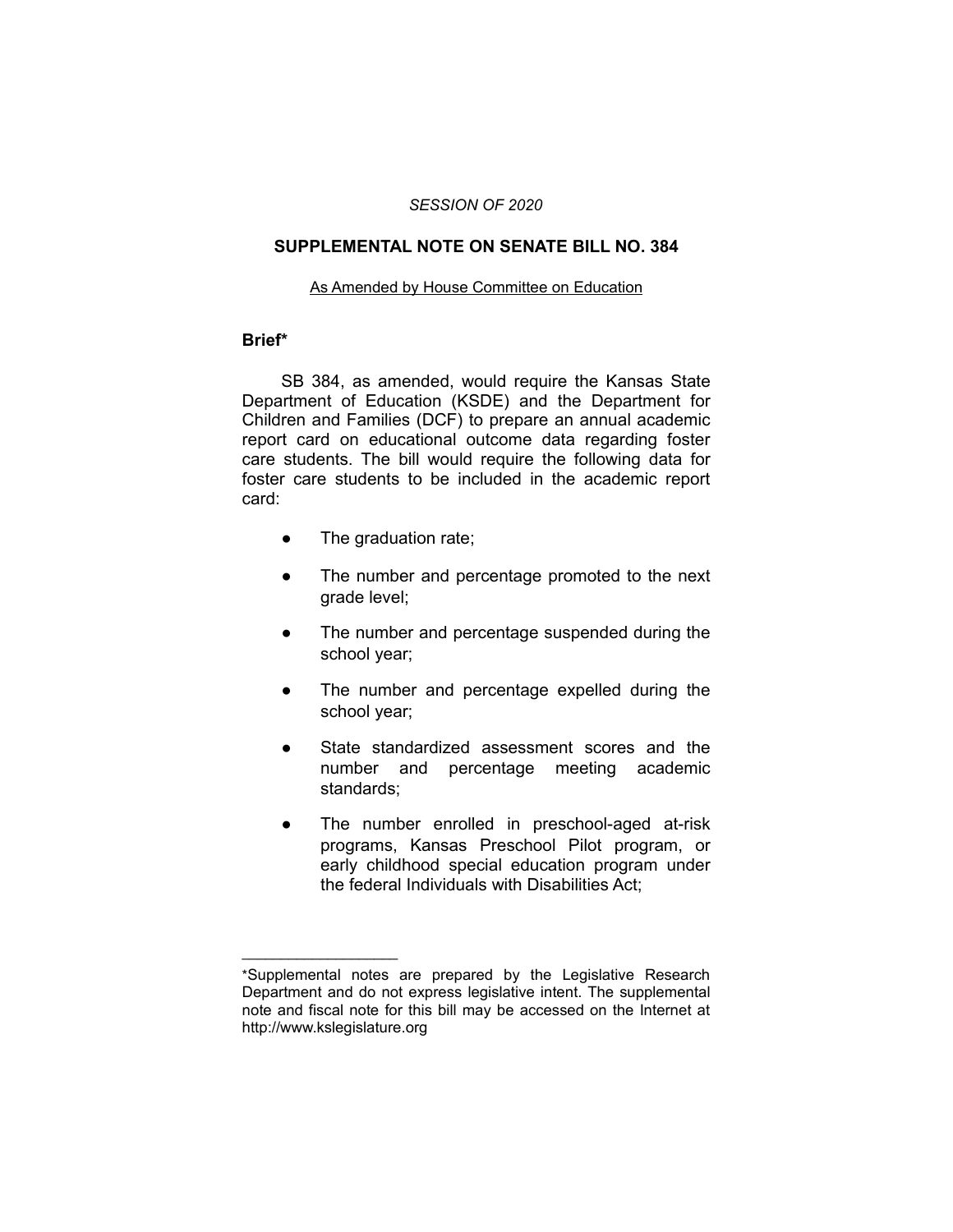- The total number of foster care students in the state and how many are enrolled in school districts and how many are enrolled in accredited nonpublic schools; and
- The number and percentage of foster youth participating in the mental health intervention team pilot program or similar mental health programs.

The bill would also require de-identified disaggregated race and ethnicity data for all of the required data. The bill would require the academic report card to be submitted to the House Committee on Education and the Senate Committee on Education on or before January 15 of each year.

## **Background**

The bill was introduced by the Senate Committee on Education (Senate Committee) at the request of Senator Baumgardner.

In the Senate Committee hearing, proponent testimony was provided by representatives of the DCF, Jobs for America's Graduates–Kansas, and the Kansas Appleseed Center for Law and Justice, noting the requirement for an annual report card would give a more complete understanding of a foster care student's experience in the education system. According to the proponents, the report card would allow for better tailored responses to the needs of foster care students and providing the report card data publicly will ensure transparency and promote accountability for the education of foster youth. Written-only proponent testimony was provided by a private citizen.

No neutral or opponent testimony was provided.

The Senate Committee amended the bill to change the language of "report" to "academic report card," make technical corrections, require de-identified disaggregated race